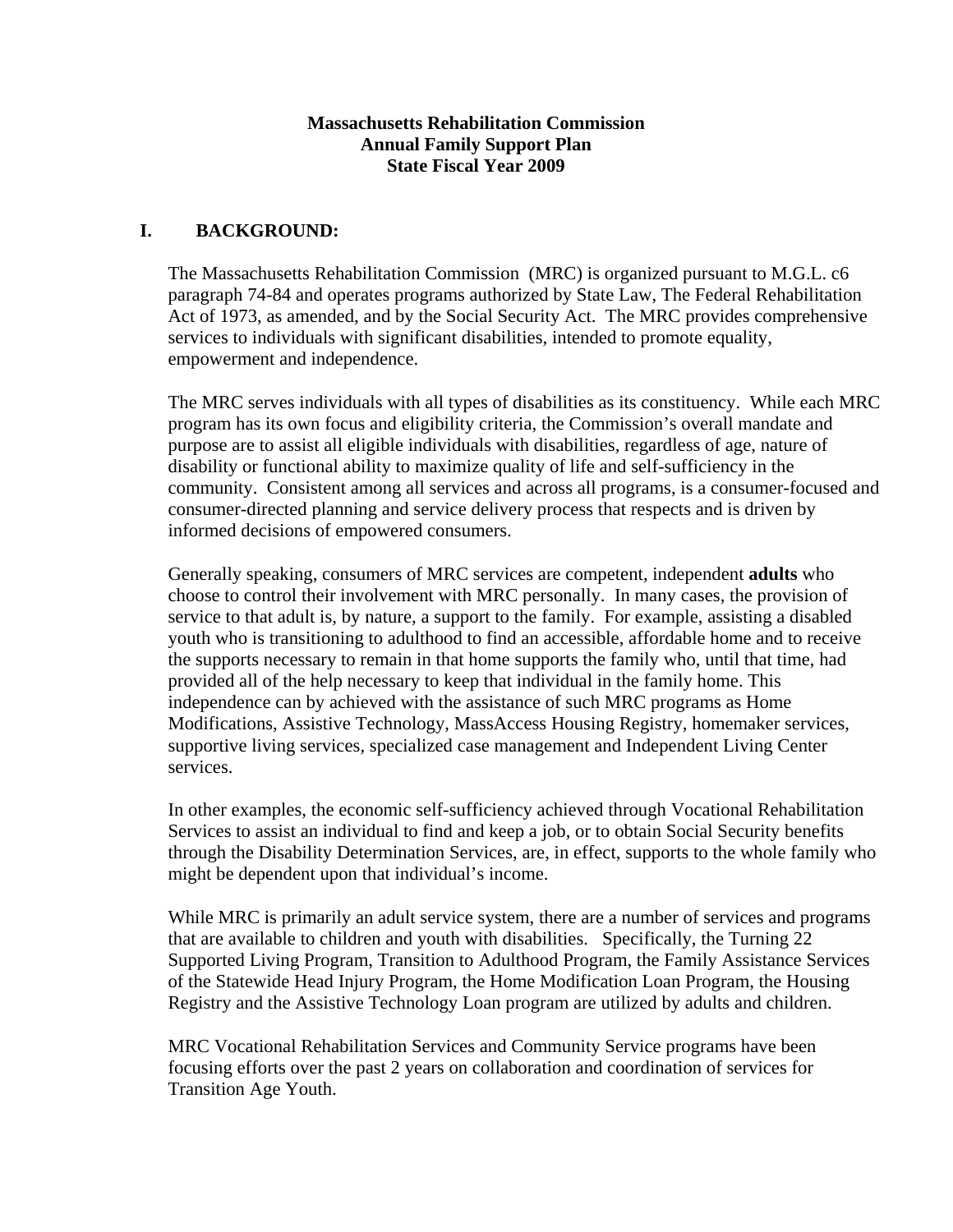# **II. SUBSTANTIAL CONSULTATION:**

Consumer Involvement continues to be an integral component of all aspects of MRC services and programs. This begins with involvement of the consumer and, when appropriate, his or her legal guardian in all aspects of development and implementation of an individual service plan, individual transition plan or individual plan for employment.

Through exploration of existing program and service options, to participation in the State Rehabilitation Council, to connecting with Independent Living Centers, consumers direct the types of services they receive, provide advise and consultation to the administration in terms of how services might best be provided, and join their voices to advocate for new and/or different services to best meet their needs.

In FY'08, avenues for obtaining Substantial Consultation have included:

- A Needs Assessment revised by the Vocational Rehabilitation Division in conjunction with the Statewide Rehabilitation Council identified improved job placement services and transportation as priority services.
- Individual Consumer Consultants involved in agency projects and activities such as development of publications including the Consumer Voice, the MRC Annual Report and the HCAP Resource Newsletter.
- Regional Transition Teams, comprised of consumers, families, family organizations, educators and MRC staff, to continue to improve upon the rehabilitation process for youth transitioning from the Educational to the Adult Service system.
- Inclusion of the Federation, Urban Pride and ICI as part of MRC's \$2.7M transition grant from RSA (Transition Works).
- Regular meetings of Advisory Boards, including the Statewide Head Injury Advisory Board, the Home Care Assistance Program Advisory Committee, the State Rehabilitation Council and its regional and topic-based subcommittees,
- On-going Consumer Satisfaction Survey completion and review,
- Participation at all meetings of the Statewide Independent Living Council and consultation on many of its committees,

Moreover, many of the agencies with which MRC contracts are required to have advisory councils and other means of consumer input to ensure high quality, satisfactory services.

# **III. ACCOMPLISHMENTS IN FY'08:**

For Fiscal Year 2008, the MRC has continued its focus on streamlining agency transition activities and increasing outreach to youth and families. This goal was formulated in response to input received from youth and families in many of the various forums listed above. Families consistently reported the need for timely information about the adult service system, particularly as it differs from the special education system. The need for earlier referrals to adult service programs was another common theme that informed the work of the MRC and highlighted the importance of such an agency-wide Transition Initiative.

1. Family Empowerment and Substantial Consultation: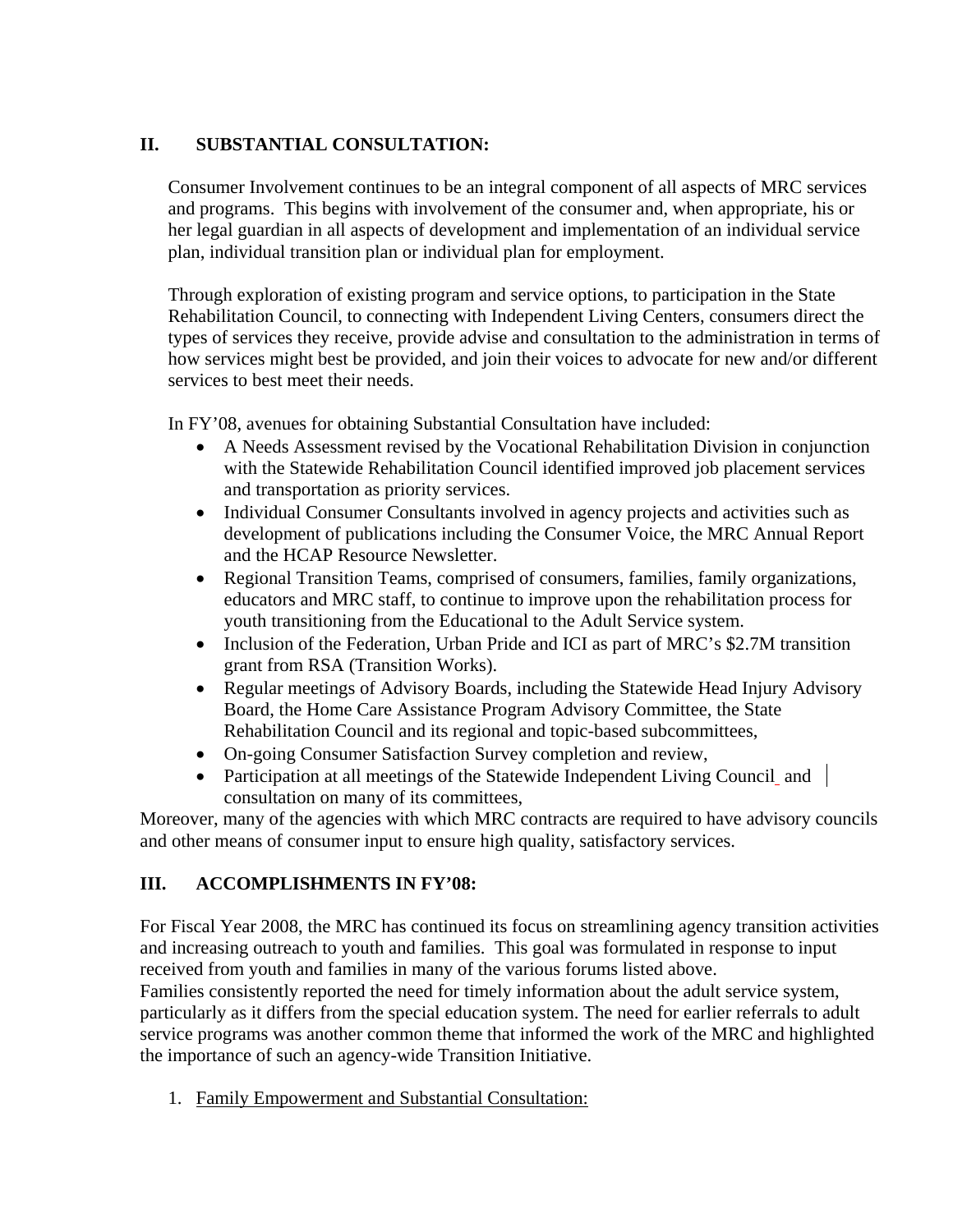- a) In FY '08, MRC's Transition Staff continued to provide outreach to youth and their families regarding MRC Services and the Transition process. Presentations by Transition Staff have been made to various organizations in the communities throughout the state.
- b) The Regional Transition Teams met regularly throughout the year. The goal of these teams is to provide support and technical assistance to young adults, families, and professionals involved in the transition process, to facilitate linkages and collaboration among all those involved in transition at state, regional and local levels, and to build capacity to provide and access transition services.
- 2. Family Leadership:
	- c) The Statewide Head Injury Program (SHIP) continues to fund the Brain Injury Association of Massachusetts' I&R services, support group network and prevention programs. It also offers trainings to families and individuals on such topics of interest to families as substance abuse treatment, pharmacology and housing. The Massachusetts Acquired Brain Injury Advisory Board (MABIAB), which recommends policy, practices and funding for SHIP, is comprised of 64% families of, and consumers with acquired brain injury.
	- d) The Transition to Adulthood Program funds Independent Living Centers to run peer support and independent living planning and support services to disabled teens as they begin to prepare for adulthood. In addition a new Independent Living Center was added to the TAP Network which now includes 6 ILCs.
	- e) Also in FY'08, MRC maintained its Statewide Mentorship program through a contract with Partners for Disabled Youth. This partnership matches disabled youth, between the ages of 14 and 18 years old, with disabled adults for the purpose of mentoring and empowering youth to make choices about the types of services to access to assist them in fulfilling their employment and independent living goals..
	- f) Finally, as mentioned above, the MRC Transition Program was actively involved in providing essential information to youth and families at various conferences and workshops, some of which are listed above.

### 3. Family Resources and Funding:

Besides the outreach work done by the MRC Transition Team, much work has been done internally to streamline the referral and service delivery process, and to better prepare MRC Staff to meet the unique needs of the younger disabled population that now seeks to access vocational rehabilitation services and community service supports.

In FY'08, the Transition expanded upon its Interagency Conference by conducting trainings at the Regional level for staff and local school systems. Additionally, a formal system of assigning specific counselors for each high school was achieved.

The work of the MRC Transition Team in educating families about available services and facilitating the referral process to the adult service system has had measurable results. The number of referrals to MRC of Transition Age Youth is currently approximately 2000 per year.

#### 4. Accessing Services and Support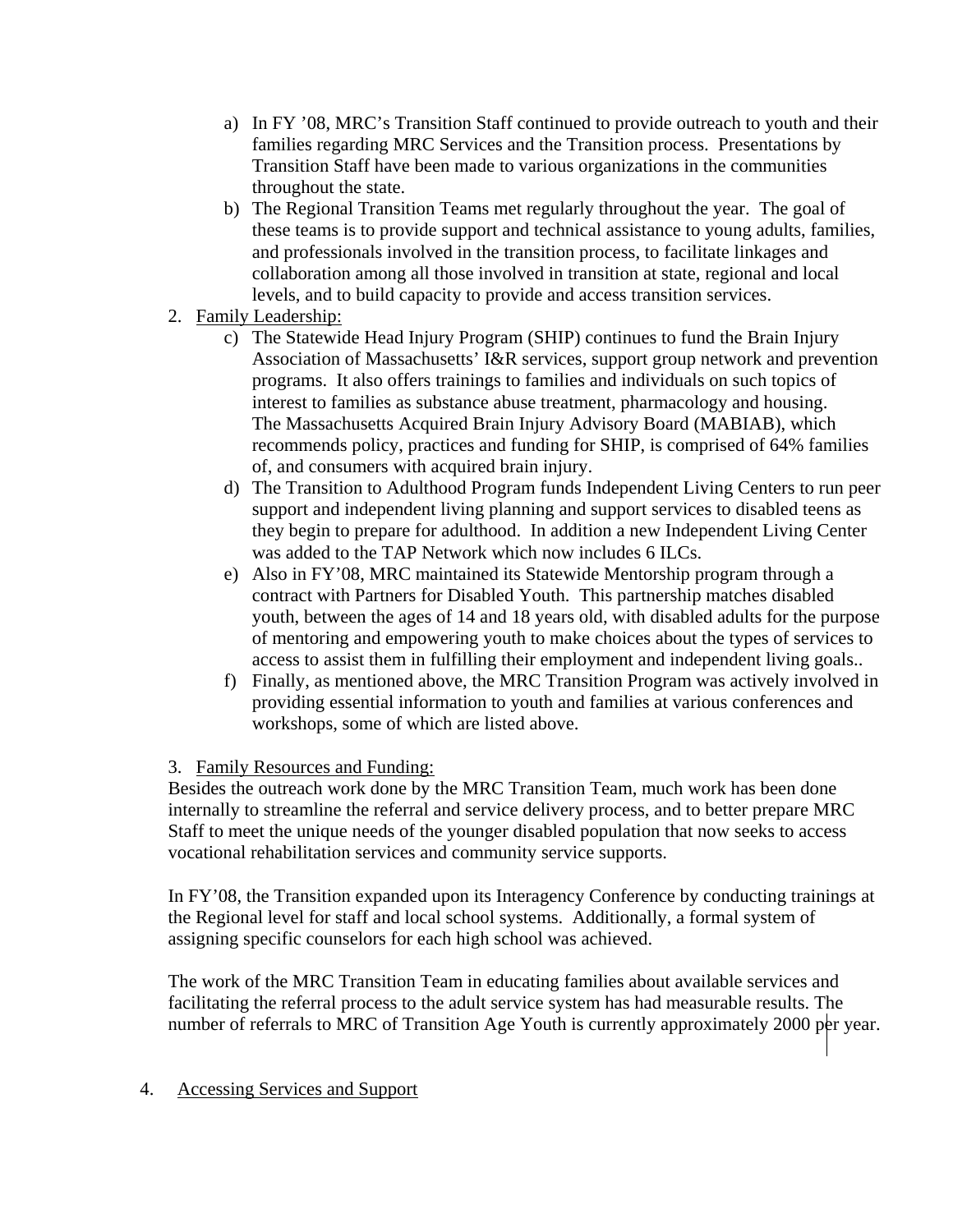In FY 08, MRC made a concerted effort to have a counselor identified to cover every high school in the state. Applications for services are taken approximately two years before graduation and services are coordinated with educational services provided the LEA and similar benefit providers that includes state agencies and community organizations.

MRC will continue to administer the Northeast Veteran's with Traumatic Brain Injury Grant with the goal of providing services and supports to Veterans returning from Iraq and Afghanistan and their families.

The DDS Division continues to administer its Homeless Initiative that provides comprehensive application and evaluation services to the Homeless population on a statewide basis. This program has resulted in substantially increased compliance and benefits that lead to self sufficiency.

The MRC has specialty counselors for the Deaf as well as Bilingual Counselors in a variety of languages to enhance access and communications with the diverse population statewide.

## 5. Culturally Competent Outreach and Support

As stated, MRC offices have bilingual counselors in many languages as well counselors for the Deaf who conduct outreach to community groups and organizations that work with language minority individuals and their families.

MRC staff attend job fairs and health fairs with emphasis on those conducted in minority communities in urban areas such as Roxbury, Springfield, Worcester, Lawrence and Lowell.

The Brain Injury and Statewide Specialized Community Services Department has an outreach program working in partnership with community providers to develop and disseminate culturally competent and linguistically appropriate information to raise awareness about Traumatic Brain Injury and increase the number of TBI survivors served from diverse backgrounds.

### **6.** Interagency Collaboration

The MRC continues to recognize the importance of interagency collaboration in ensuring the best possible array of services is made available to children with disabilities, transitioning youth and their families. The collaborative work of the Transition teams and the Intra Agency transition will continue to identify future goals for collaboration and inter-agency work.